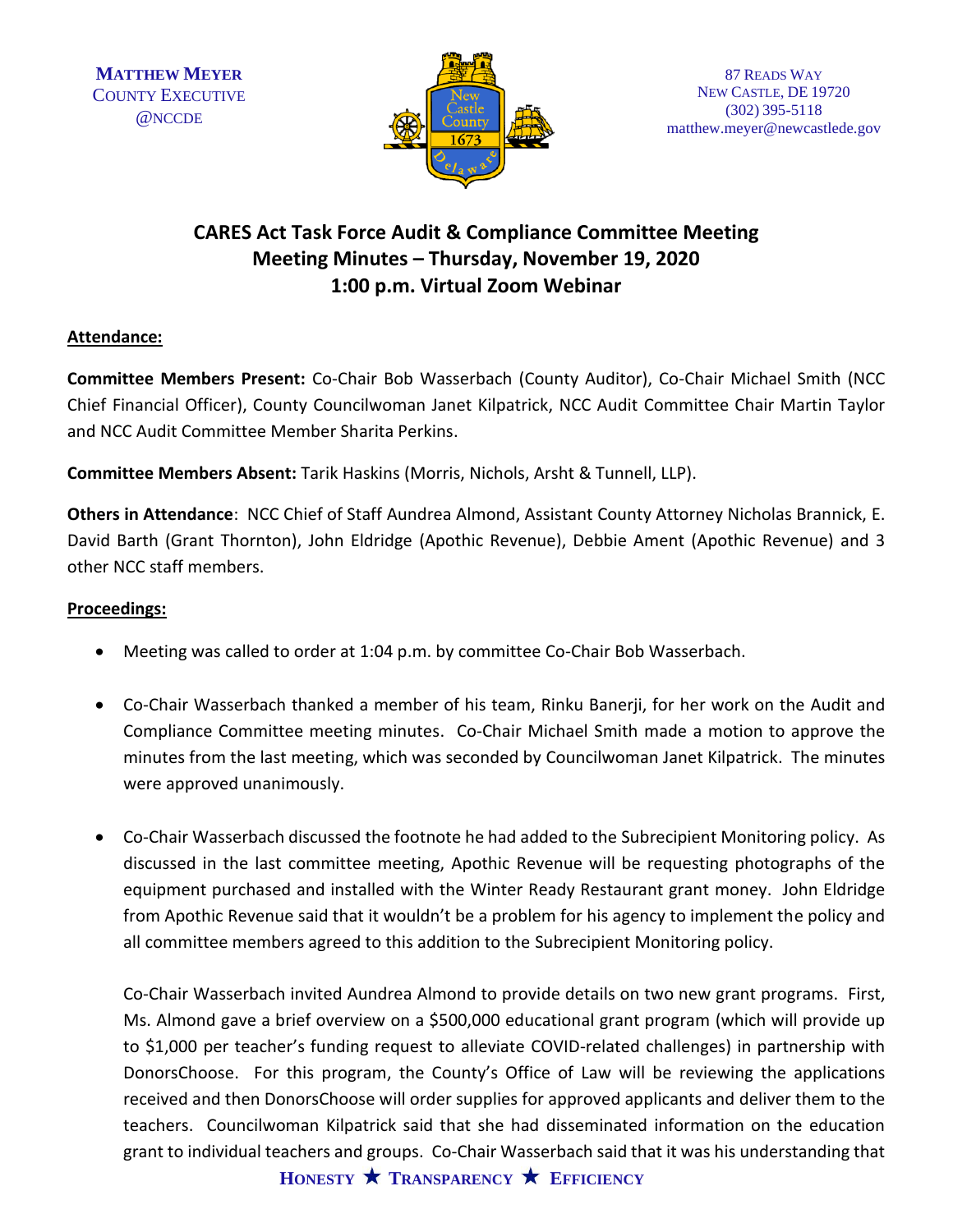Grant Thornton will be doing the subrecipient monitoring of the education grant program. Co-Chair Smith agreed and added that this was because this grant program would have many grant recipients, given the maximum individual limit of \$1,000. Co-Chair Wasserbach inquired about the criteria for evaluating eligibility for the grant. Ms. Almond replied that the grant would be given for projects related to COVID-19 challenges, e.g., providing enough supplies of stationery to reduce sharing of classroom supplies among students, better cameras and speakers for virtual learning, etc. Both the County (Office of Law) and DonorsChoose will decide which projects are eligible in a November 30th meeting. Co-Chair Smith added that the County is working towards a quick turnaround time to support the teachers.

Next, Ms. Almond gave a presentation on the \$5 million grant to Delaware State University (DSU) for a COVID-19 testing lab. She explained that most COVID-19 tests are currently being sent outside the state for analysis. So, the lab would meet the immediate need to perform the COVID-19 tests, with the possibility of evolving to meet other future needs. She added that there is a broad representation from within DSU for this project. She also pointed out that the grant to DSU has an aggressive timeline of renovating a DSU building, purchasing and installing equipment, hiring staff and beginning processing of COVID-19 tests by December 15, 2020. While DSU will pay for the building renovations and lab equipment initially and then be reimbursed by the County, the County will directly pay the consultants hired to ensure that the right equipment is purchased. The Department of Land Use has been involved to ensure the timely completion of permits, etc. Committee member Sharita Perkins inquired what would happen to the facility post-COVID. Ms. Almond replied that it would be possible to morph the equipment purchased for COVID-19 testing for other testing, e.g., genomic testing. Co-Chair Wasserbach added that he had reached out to the County Attorney to see if this expenditure was permissible under the CARES Act, and the County Attorney had confirmed that it is a permissible CRF expenditure. Co-Chair Wasserbach also asked if Land Use would be speeding up the postcompletion inspections for the project, to which Ms. Almond replied yes. Councilwoman Kilpatrick commented that it might be a good idea to have a discussion at the state level, possibly with the Health and Social Services Department, to see if other universities can have similar projects.

• Co-Chair Wasserbach invited John Eldridge from Apothic Revenue to provide the committee with an update on its subrecipient monitoring efforts. Mr. Eldridge told the committee that his team had reached out to the 80 recipients of the Winter Ready Restaurant grant, sent out an updated Excel workbook for subrecipient reporting, and sent reminders to all grant recipients of the approaching December 30<sup>th</sup> deadline. He noted that some of the grant recipients were facing some hardships like a shortage of contractors for installing outdoor heating equipment and a workforce shortage due to COVID-19. He said that he and Debbie Ament had actively reached about 60% of the grant recipients through either phone calls or Zoom meetings. Only a handful of grant recipients have not been responsive. Councilwoman Kilpatrick noted that of these less responsive recipients, the ones who had already received money (instead of waiting for reimbursement) posed a greater risk. Mr. Eldridge

**HONESTY TRANSPARENCY EFFICIENCY**